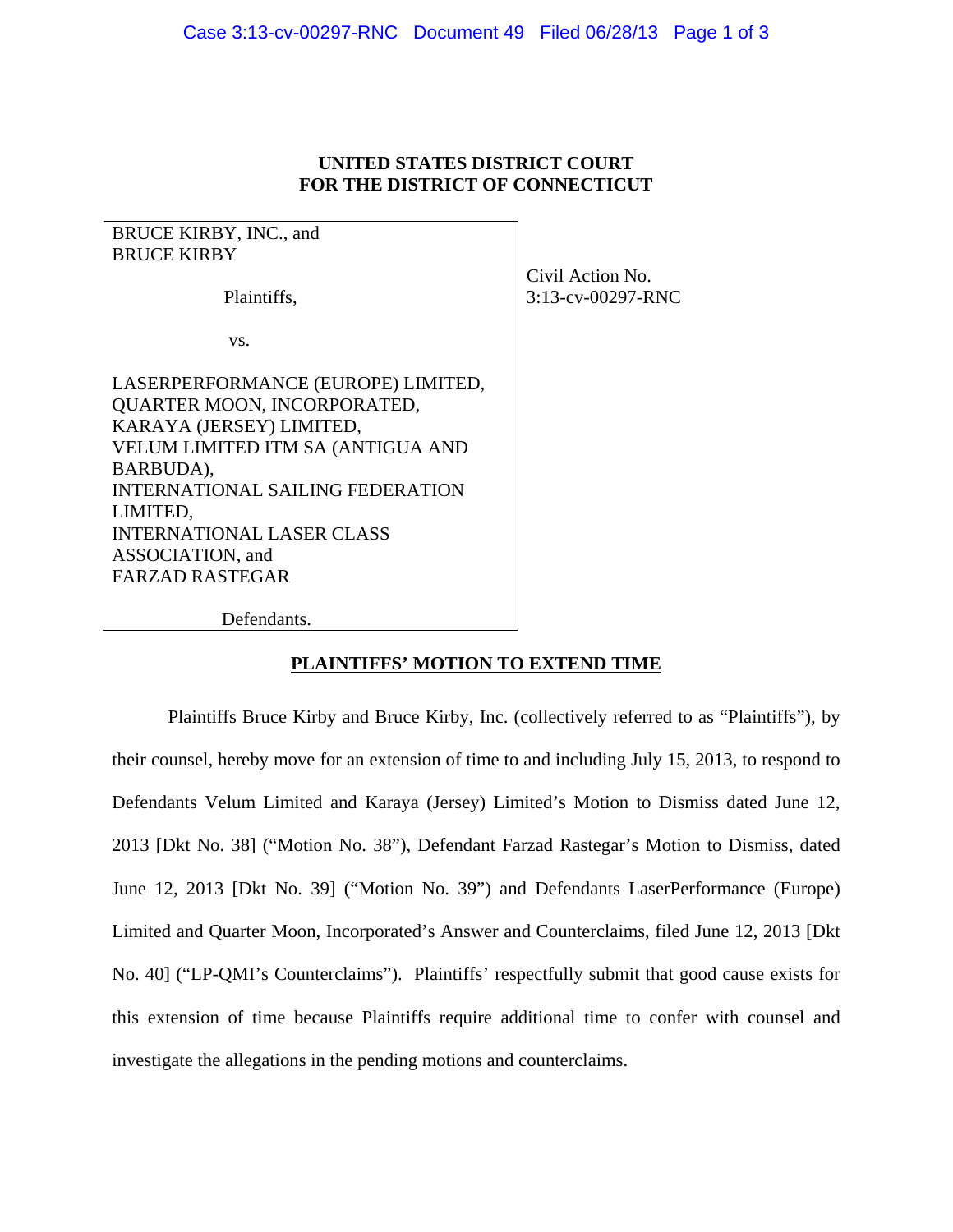## Case 3:13-cv-00297-RNC Document 49 Filed 06/28/13 Page 2 of 3

Counsel for Plaintiffs has contacted Turner P. Smith, counsel for Defendants LaserPerformance (Europe) Limited, Karaya (Jersey) Limited, Quarter Moon Incorporated, Velum Limited and Farzad Rastegar (collectively, the "Rastegar Defendants"), who has indicated that the Rastegar Defendants consent to this motion for extension of time.

This is Plaintiffs' first request for extension of time of the deadline to respond to Motion No. 38, Motion No. 39, and LP-QMI's Counterclaims.

Respectfully submitted,

June 28, 2013 */s/ Wesley W. Whitmyer, Jr.*  Wesley W. Whitmyer, Jr., ct03509 Andy I. Corea, ct25925 Brian L. Repper, ct28225 ST. ONGE STEWARD JOHNSTON & REENS LLC 986 Bedford Street Stamford, Connecticut 06905-5619 Telephone: (203) 324-6155 Facsimile: (203) 327-1096 Email: litigation@ssjr.com

ATTORNEYS FOR PLAINTIFFS